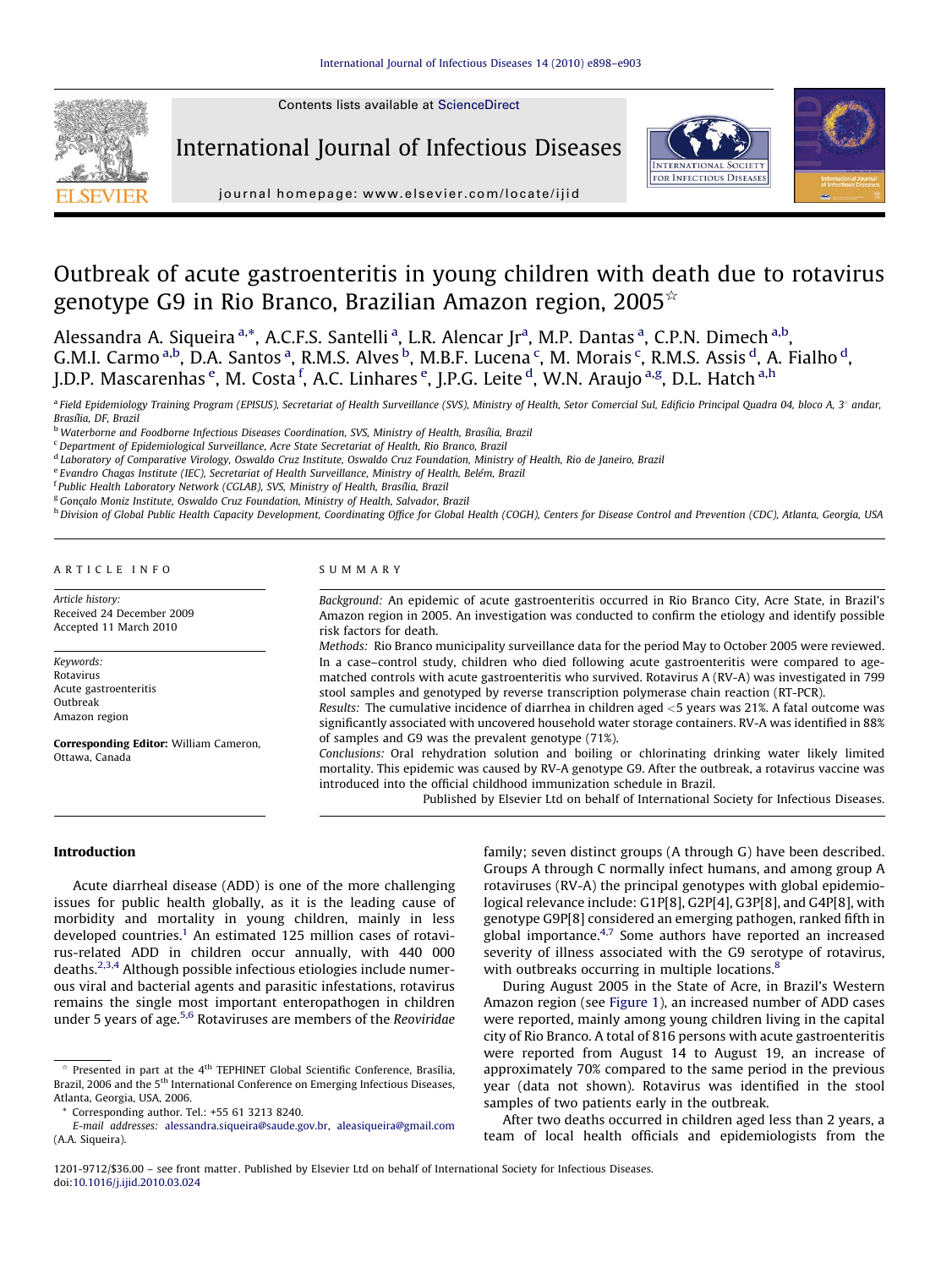<span id="page-1-0"></span>

Figure 1. A The location of Rio Branco City in the Western Amazon Region of Brazil.

Brazilian Field Epidemiology Training Program (FETP, or 'EPISUS' in Portuguese) began an investigation. The objectives of this epidemiological and laboratory-based investigation were to determine the magnitude of the outbreak, to confirm the cause, to determine possible risk factors for ADD-related childhood death, and to evaluate the knowledge and practices in households concerning the preparation of oral rehydration solution (ORS). We also sought to identify practices regarding personal hygiene and issues related to the storage and treatment of potable water, as well as factors related to the extensive drought which had caused water shortages at springs supplying the municipal water system.

# 1. Materials and methods

# 1.1. Data sources and case–control study design

Data on children with acute gastroenteritis, reported by clinicians from May 1 to September 30, 2005 to Rio Branco's surveillance system (SSSD) for the monitoring of acute diarrheal disease, were reviewed. In a matched case–control study, case patients were defined as children aged <5 years who died following the acute onset of gastroenteritis (defined as fever, vomiting and/or acute diarrhea (i.e., three or more watery stools per day)) reported to the SSSD. Controls were defined as children with acute gastroenteritis during the same time period who survived, selected from the nearest neighbor households of case patients. Controls were matched by age using an interval ranging from 2 months younger than the case patient to 6 months older.

We interviewed parents and care-givers of children enrolled in the case–control study using a standardized questionnaire. Information collected included: basic demographic characteristics, monthly household income, and selected exposure to factors including drinking water (source, storage, handling, and consumption), hygiene (hand washing, food preparation, toilet use, changing diapers), and breast feeding, and information about health care, history of treatment, and knowledge about the preparation and use of ORS. Data on clinical symptoms (diarrhea, fever, vomiting, anorexia, and abdominal pain) were also obtained.

We used the matched odds ratio (mOR) as the measure of association. Mantel–Haenszel Chi-square, paired Student's t-tests, or Kruskal–Wallis tests were used, and 95% confidence intervals (95% CI) were calculated as appropriate. A p-value of  $< 0.05$  was considered significant.

## 1.2. Laboratory methods

Stool samples collected from children with acute gastroenteritis were processed for bacterial enteropathogens and evaluated by microscopy for parasites using standard procedures.<sup>[9](#page-4-0)</sup> A total of 799 stool samples were collected from case patients; these were refrigerated and then screened for the presence of RV-A using a latex agglutination methodology (Bioclin®). Two hundred thirtytwo fecal samples were randomly screened: samples were placed in 10% w/v fecal suspensions with Tris-Ca<sup>2+</sup> buffer and the nucleic acid was extracted from clarified stool samples by the glass powder method $10$  with modifications $11$  and analyzed by polyacrylamide gel electrophoresis (PAGE) following a previously described protocol[.12](#page-4-0) All nucleic acid extracted samples were also submitted to a complementary DNA synthesis using a random initiator (50  $A_{260}$  units of hexamer pd(N)<sub>6</sub>; Amersham Biosciences, Chalfont St Giles, Buckinghamshire, UK), as previously described.<sup>[13](#page-4-0)</sup> The synthesized cDNA were submitted to nucleic acid amplification by PCR to investigate the presence of astroviruses (HAstVs) and noroviruses (NoVs), as previously described.<sup>[13,14](#page-4-0)</sup> The molecular characterization of RV-A was performed with 153 fecal samples with sufficient fecal material using specific primers to recognize the VP4 and VP7 genes, as previously described.<sup>[15,16](#page-5-0)</sup>

To avoid false-positive results, four different rooms were used and all PCR amplification procedures were applied as recommended. Negative (Milli-Q water) and positive control samples were included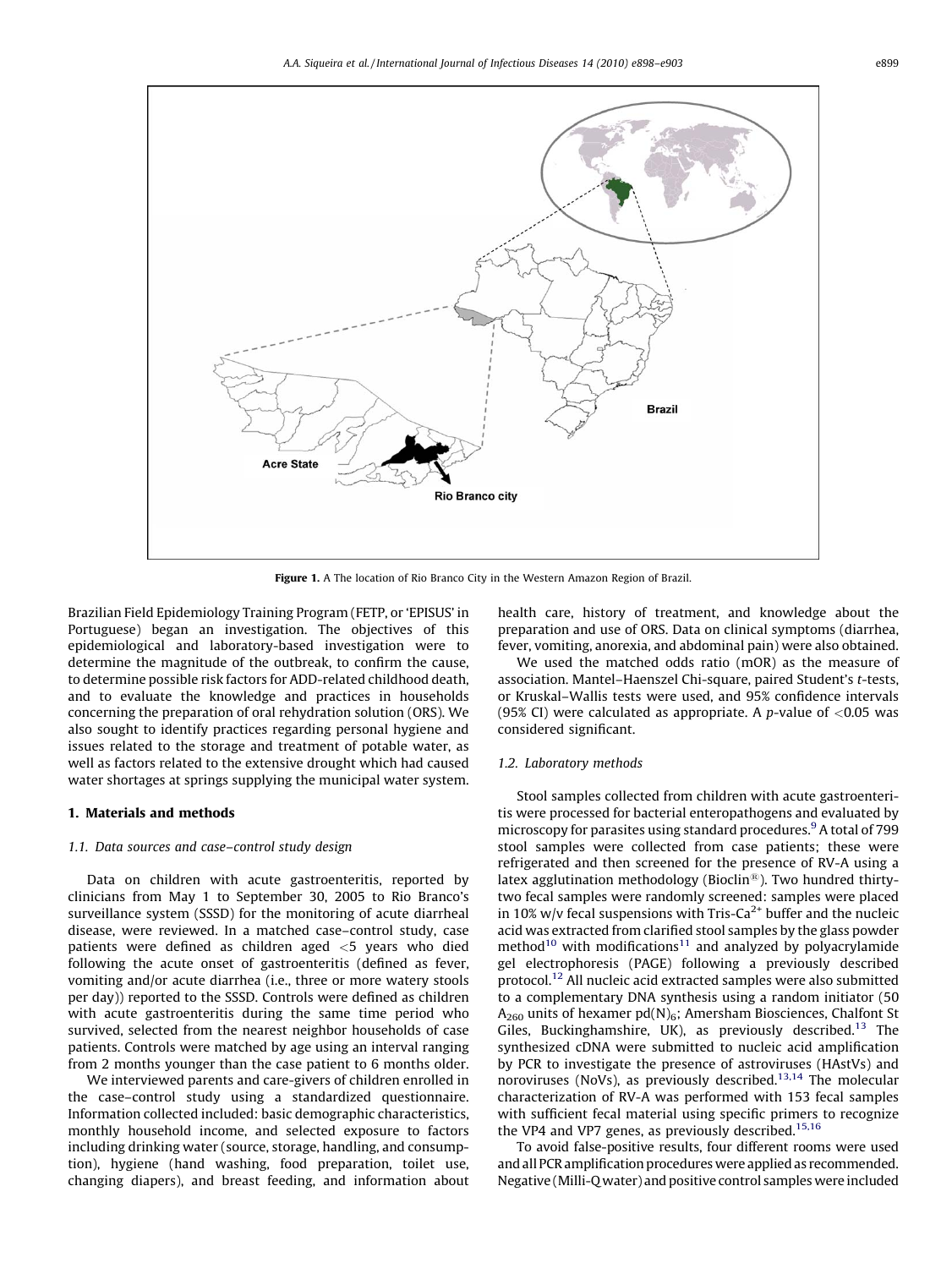<span id="page-2-0"></span>

Figure 2. Control chart showing outbreak of ADD detected on 30<sup>th</sup> epidemiological week using comparison of observed rate in 2005 compared to background (expected) weekly rate (Mean  $\pm$  2 sd) during 2000–2004 period. Source: SSSD surveillance system, Rio Branco Municipal Health Department, and State.Health Department, Acre.

for each set of nucleic acid extractions and amplifications. All methodologies were standardized with reference strains of RV-A (Wa and DS-1) kindly supplied by Dr Jon Gentsch, Centers for Disease Control and Prevention, Atlanta, USA, and for the present study, previously characterized virus strains obtained from fecal samples

were used as positive controls. The PCR products were resolved on 1.0% electrophoresis grade agarose gels (Invitrogen, USA), followed by ethidium bromide staining (0.5  $\mu$ g/ml); images were obtained using the image capture system (BioImaging Systems) with the Labworks 4.0 software program.





Figure 3. (A) Photo showing the open sewer around houses in Rio Branco City. (B) Photo showing the outside toilet at the house of a case patient. (C) Photo showing an example of an open storage container at the house of a case patient.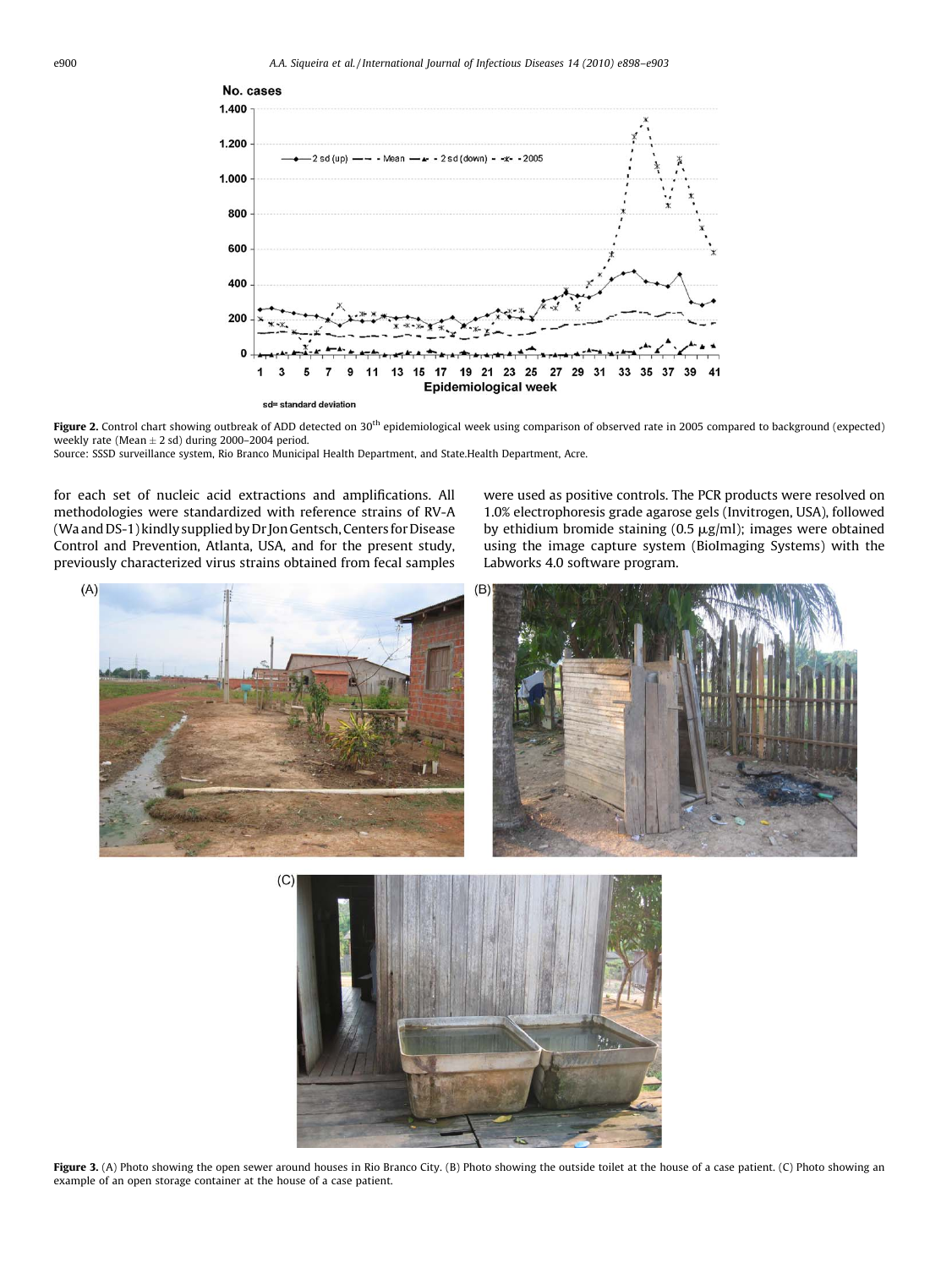## <span id="page-3-0"></span>Table 1

Exposures analyzed in the matched case–control study, Rio Branco, Acre State, Brazil 2005

| Exposures                    | Case patient, $n$ (%) | Control, $n$ $(\%)$ | mOR      | 95% CI         | p-Value |  |  |  |  |  |
|------------------------------|-----------------------|---------------------|----------|----------------|---------|--|--|--|--|--|
| Containers without cover     |                       |                     |          |                |         |  |  |  |  |  |
| Yes                          | 4(57)                 | 3(11)               | 11.2     | 1.02-551.3     | < 0.03  |  |  |  |  |  |
| No                           | 3(43)                 | 24 (89)             |          |                |         |  |  |  |  |  |
| Household reservoir          |                       |                     |          |                |         |  |  |  |  |  |
| Yes                          | 3(43)                 | 17(63)              | 0.4      | $0.0 - 3.5$    | 0.5     |  |  |  |  |  |
| No                           | 4(57)                 | 10(37)              |          |                |         |  |  |  |  |  |
| Municipal water at residence |                       |                     |          |                |         |  |  |  |  |  |
| Yes                          | 5(71)                 | 17(61)              | 2.5      | $0.2 - 114.7$  | 0.9     |  |  |  |  |  |
| No                           | 2(29)                 | 11(39)              |          |                |         |  |  |  |  |  |
| Interruption of water supply |                       |                     |          |                |         |  |  |  |  |  |
| Yes                          | 1(20)                 | 10(48)              | 0.2      | $0.0 - 2.7$    | 0.1     |  |  |  |  |  |
| No                           | 4(80)                 | 11(52)              |          |                |         |  |  |  |  |  |
| Well water                   |                       |                     |          |                |         |  |  |  |  |  |
| Yes                          | 2(29)                 | 9(32)               | $\infty$ | $\infty$       | 0.4     |  |  |  |  |  |
| No                           | 5(71)                 | 19 (68)             |          |                |         |  |  |  |  |  |
| No sewer connection          |                       |                     |          |                |         |  |  |  |  |  |
| Yes                          | 7(100)                | 17(63)              | $\infty$ | $\infty$       | 0.1     |  |  |  |  |  |
| No                           | 0(0)                  | 10(37)              |          |                |         |  |  |  |  |  |
| Infant used pacifier         |                       |                     |          |                |         |  |  |  |  |  |
| Yes                          | 4(57)                 | 15(54)              | 1.1      | $0.1 - 10.7$   | 0.7     |  |  |  |  |  |
| No                           | 3(43)                 | 13(46)              |          |                |         |  |  |  |  |  |
| Dilution ORS (correct)       |                       |                     |          |                |         |  |  |  |  |  |
| Yes                          | 5(83)                 | 13(54)              | 4.0      | $0.35 - 196.8$ | 0.2     |  |  |  |  |  |
| No                           | 1(17)                 | 11(46)              |          |                |         |  |  |  |  |  |

mOR, matched odds ratio; CI, confidence interval; ORS, oral rehydration solution.

## 1.3. Municipal water quality testing

Samples of drinking water collected from the municipal system in Rio Branco, as well as from individual residences were evaluated for color, turbidity, and chlorine concentration. In addition, these samples were tested for the presence of bacterial contamination. However, detailed results of this water quality testing were frequently unavailable from the municipality, limiting our ability to carry out a detailed analysis of water quality during the outbreak.

## 2. Results

A total of 12 145 persons aged <5 years with acute diarrhea were reported to the SSSD between May and October 2005 ([Figure 2](#page-2-0)). From May to October 2005, the cumulative incidence in children aged under 5 years (7757/37 688) was 21 per 100 inhabitants, significantly higher than that of those aged over 5 years (OR = 12.6 95% CI 12.1–13.0;  $p < 0.0001$ ).

Among eight case patient children aged <5 years with a fatal outcome (mortality rate = 0.1%), data were available for only seven. Their median age was 7 months (range 2–16 months) and four were male; all resided in urban neighborhoods of Rio Branco City with poor sanitation (e.g., open sewers) (see [Figure 3,](#page-2-0) A and B). Six of the case patients who died had a triad of the symptoms fever, vomiting, and diarrhea and 100% were dehydrated. All of these case patients had used ORS at home, however one reported ORS not prepared with the correct volume of water per package ('sachet'), likely resulting in solutions either too concentrated or too dilute (serum electrolyte values were not available). In the seven case patients for whom data were available, five (71%) reported consuming water from the official municipal system of Rio Branco (SAERD) and two (29%) reported consuming well water. Interruption of the municipal water supply was reported by one family.

Regarding storage and treatment of potable water in households, four (57%) case patients reported use of water stored in open storage containers. Three (43%) referred to having added 2.5% sodium hypochlorite to drinking water. Seven (100%) referred to having latrines discharging at open sewers ([Figure 3](#page-2-0)B).

#### 2.1. Risk factor analysis

In bivariate analysis, case patients with a fatal outcome were 11 times more likely to have household drinking water stored in an open storage container (Table 1; mOR 11.2, 95% CI 1.02–551.3;  $p < 0.03$ ) (example in [Figure 3C](#page-2-0)). Characteristics not found to be significantly associated with a fatal outcome in the case–control study included: prior history of disease, type of housing, origin or type of potable water treatment, hygiene practices, type of diapers used for children, medication, and methods and time used to prepare ORS.

## 2.2. Laboratory results

A total of 799 stool samples from case patients were processed. RV-A was identified in 78% (627) using latex agglutination. Of 232 fecal samples submitted to nucleic acid extraction and analyzed by PAGE, 205 (88%) presented an electropherotype characteristic of

#### Table 2

G and P rotavirus A genotype strains characterized from children with acute gastroenteritis, Acre State, Brazil, 2005

| G <sub>1</sub>           | G <sub>2</sub>           | G <sub>4</sub>           | G <sub>9</sub> | $G2+G9$                  | $G4+G9$                  | $G5+G9$                  | <b>NT</b>                | Total |  |  |  |
|--------------------------|--------------------------|--------------------------|----------------|--------------------------|--------------------------|--------------------------|--------------------------|-------|--|--|--|
| $-$                      | 10                       | $\overline{\phantom{0}}$ |                | $\overline{\phantom{0}}$ | $\overline{\phantom{0}}$ | $\overline{\phantom{0}}$ | $\overline{\phantom{0}}$ | 11    |  |  |  |
|                          | $\overline{\phantom{0}}$ |                          | 104            | $\overline{\phantom{0}}$ | 28                       |                          | $\overline{\phantom{0}}$ | 138   |  |  |  |
| $\overline{\phantom{0}}$ | $\overline{\phantom{0}}$ | $\overline{\phantom{0}}$ | 9              |                          |                          | $\overline{\phantom{0}}$ |                          | 12    |  |  |  |
| $\overline{\phantom{0}}$ | $\sim$                   | $\overline{\phantom{0}}$ |                | $\overline{\phantom{0}}$ | $\overline{\phantom{0}}$ | $\overline{\phantom{0}}$ |                          |       |  |  |  |
| 3(2)                     | 10(6)                    | 2(1)                     | 116(71)        | 1(0.6)                   | 29(18)                   | 1(0.6)                   | 2(1)                     | 164   |  |  |  |
|                          |                          | Genotype G, $n$ $(\%)$   |                |                          |                          |                          |                          |       |  |  |  |

NT, not genotyped.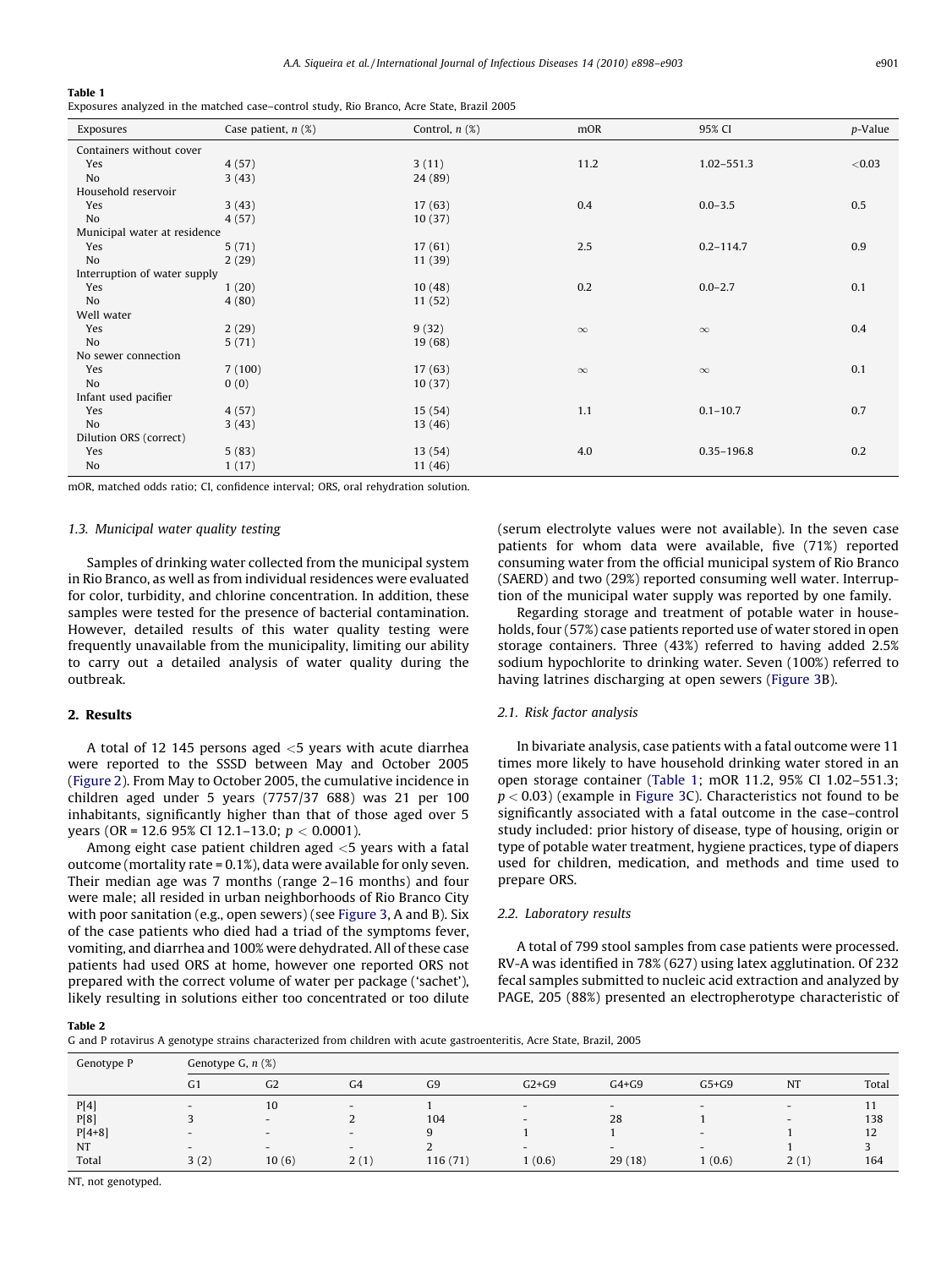<span id="page-4-0"></span>RV-A, the majority being of long profile (Wa-like) and a few with a short profile (DS-1-like). One hundred sixty-four fecal samples were submitted to genotyping and the results are presented in [Table 2](#page-3-0). RV-A genotype G9 was the prevalent genotype representing 71% (116 case patients) of single infections and 19% (31 case patients) of mixed infections. NoVs were detected in 12 (5%) fecal samples (including two co-infected with RV-A) and HAstVs were detected in 22 (9%) fecal samples (including seven co-infected with RV-A).

# 2.3. Water sample testing

Among 75 samples from the municipal water system, 25% reportedly did not meet local drinking water standards. Among 64 samples from the alternative water system, 50% showed evidence of fecal contamination.

#### 3. Discussion

The epidemic of acute gastroenteritis associated with RV-A, mainly of serotype G9P[8], caused widespread illness in children living in Rio Branco of Acre State in Brazil's Western Amazon region, affecting more than 20% of children aged < 5 years. This genotype was first described in the USA in 1995-1996, $17$  and subsequently in outbreaks in Brazil, India, Italy, Malawi, Bangladesh, Australia, France, and the UK.<sup>4</sup> The magnitude of infection by genotype G9P[8] in the outbreak reported in our study is similar to that reported during an outbreak in Australia, 2001.<sup>8</sup> Other viruses, including NoVs and HAstVs, were isolated infrequently in the epidemic investigated in Acre State, Brazil during 2005. Although stool specimens were only collected from a small proportion of those with symptoms, and unreported cases likely occurred in the community, this is Brazil's largest known outbreak of diarrhea mainly due to rotavirus.

The magnitude of this outbreak in Brazil is consistent with the findings in other countries suggesting that G9P[8] is an emerging rotavirus genotype and an important cause of diarrhea-related morbidity in childhood.<sup>4</sup>

Eight deaths occurred in children between two and 16 months of age, consistent with the concept that younger children are at higher risk of fatal outcomes during acute gastroenteritis.<sup>2,3</sup> Six (86%) of the seven fatal cases with available data had a triad of symptoms including fever, vomiting, and diarrhea.

Overall, mortality was low, most likely due to the prompt adoption of prevention and control measures (including recommendations to boil and/or to chlorinate drinking water), and other timely actions taken by local public health officials. These actions included training of health staff and conducting health education for community organizations about the proper preparation and use of ORS to prevent diarrhea-related dehydration. Shortages of ORS packets and chlorine did occur in the initial weeks of the outbreak, so measures such as planning the stockpiling of materials in preparation for large outbreaks may be useful for municipalities. Although the majority of fatal cases reportedly had ORS packets available in their households, mothers were not always aware of the proper preparation method for mixing with water to obtain the correct final concentration. Although all of the fatal cases were hospitalized with severe dehydration and/or hypovolemic shock, information on serum electrolyte concentrations was not available.

The only risk factor identified in the case–control study was the use of open, uncovered water storage containers, suggesting that potable water supplies in households may have been contaminated.

The extensive transmission observed was likely multifactorial, influenced by factors such as repeated interruptions of the municipal drinking water system. Unfortunately, the requisite regular collection and testing to determine the quality of drinking water samples (Ordinance 518, March 25, 2004) was not routinely carried out, and test results were not readily available to investigators.

Daily notification of acute gastroenteritis in the SSSD helped provide information to managers about the extent of the outbreak. In addition, active surveillance identified additional outbreaks in municipalities outside of Rio Branco, and laboratory capacity was enhanced to process stool samples to identify causal infectious agents. Data reported to the SSSD need to be routinely provided to clinicians, hospitals, and health centers to provide feedback and keep staff informed of developments. Laboratory supplies should be made available to regularly identify agents circulating in children with acute diarrhea. Prevention remains of key importance in limiting rotavirus transmission, and following this outbreak the leadership of Brazil's Ministry of Health included rotavirus vaccine in the national schedule of childhood vaccination.

## Acknowledgements

This study was supported by federal funds from the National Council for Scientific and Technological Development (CNPq; grants 303539/2004–6 and 303475/2005–6), Oswaldo Cruz Institute – FIOCRUZ. We would also like to acknowledge the important contributions of the staff of EPISUS (FETP-Brazil), State Public Health Laboratory (LACEN) of Acre State and the Division of Epidemiology and Surveillance Capacity Development (DESCD), US Centers for Disease Control and Prevention, Atlanta, Georgia, USA.

Ethical approval: This paper is the product of an investigation conducted into an unexpected public health emergency in a metropolitan city in the Brazilian Amazon Region. For this situation, and following national laws (official document No. 196/1996), ethical approval was not required.

Conflict of interest: We declare that there are no other potential conflicts of interest.

## References

- 1. Bern C, Martines J, De Zoysa I, Glass RI. The magnitude of the global problem of diarrhoeal disease: a ten-year update. Bull World Health Organ 1992;70:705-14.
- 2. Linhares AC. [Rotavirus infection in Brazil: epidemiology and challenges for its control] (in Portuguese). Cad Saude Publica 2000;16:629–46.
- 3. Parashar UD, Hummelman EG, Bresee JS, Miller MA, Glass RI. Global illness and deaths caused by rotavirus disease in children. Emerg Infect Dis 2003;9:565–72.
- 4. Cunliffe NA, Dove W, Bunn JE, Ben Ramadam M, Nyangao JW, Riveron RL, et al. Expanding global distribution of rotavirus serotype G9: detection in Libya, Kenya, and Cuba. Emerg Infect Dis 2001:7:890-2.
- 5. Midthun K, Kapikian AZ. Rotavirus vaccines: an overview. Clin Microbiol Rev 1996;9:423–34.
- 6. Olesen B, Neimann J, Böttiger B, Ethelberg S, Schiellerup P, Jensen C, et al. Etiology of diarrhea in young children in Denmark: a case–control study. J Clin Microbiol 2005;43:3636–41.
- 7. Linhares AC, Bresee JS. Rotavirus vaccines and vaccination in Latin America. Rev Panam Salud Publica 2000;8:305–31.
- 8. Kirkwood C, Bogdanovic-Sakran N, Barnes G, Bishop R. Rotavirus serotype G9P[8] and acute gastroenteritis outbreak in children, northern Australia. Emerg Infect Dis 2004;10:1593–600.
- 9. Lenette EH, Balows A, Hausler WJ, Shadomy HJ. Manual de microbiologia clínica. 4 ed. Buenos Aires: Editorial Medica Panamericana. 1987, 189–577, 747– 842.
- 10. Boom R, Sol CJ, Salimans MM, Jansen CL, Wertheim-van Dillen PM, Van der Noordaa J. Rapid and simple method for purification of nucleic acids. J Clin Microbiol 1990;28:495-503.
- 11. Cardoso D, Fiaccadori FS, Souza M, Martins RM, Leite JP. Detection and genotyping of astroviruses from children with acute gastroenteritis from Goiânia, Goiás, Brazil. Med Sci Monit 2002;8:CR624-8.
- 12. Leite JP, Alfieri AA, Woods PA, Glass RI, Gentsch JR. Rotavirus G and P types circulating in Brazil: characterization by RT-PCR, probe hybridization, and sequence analysis. Arch Virol 1996;141:2365–74.
- 13. Ferreira MS, Xavier MP, Fumian TM, Victoria M, Oliveira AS, Pena LH, et al. Acute gastroenteritis cases associated with noroviruses infection in the state of Rio de Janeiro. J Med Virol 2008;80:338-44.